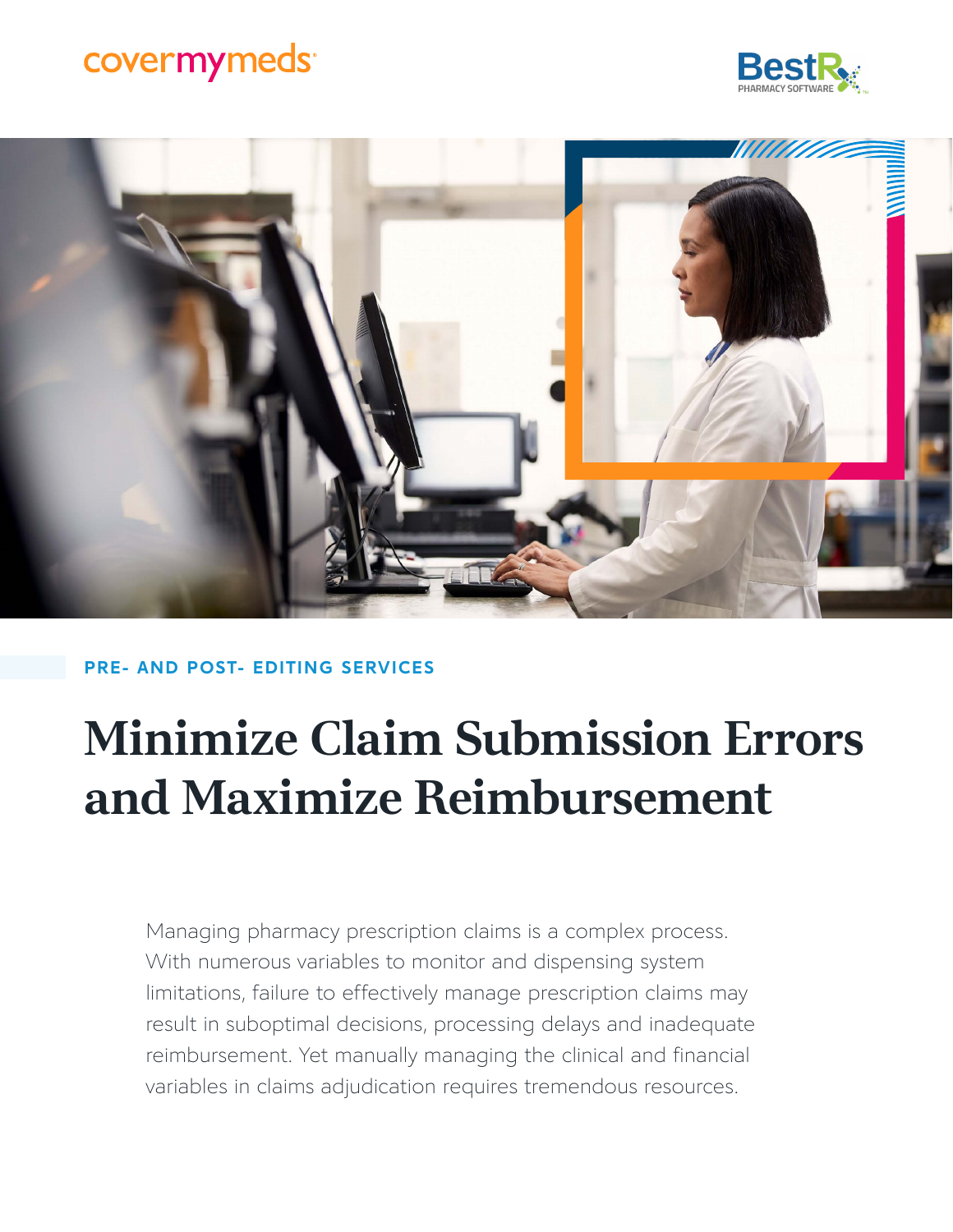### covermymeds<sup>®</sup>



### OUR SOLUTION Benefits of PPE

Pre and Post Editing (PPE) Services from CoverMyMeds automates the critical elements of pharmacy claim adjudication. By providing actionable messages specific to each claim, PPE enables staff to make faster, more informed decisions that can increase revenue and productivity.

### POWERFUL EDITS TO REFINE CLAIMS MANAGEMENT

Edits from PPE empower your staff to make faster, more informed decisions. PPE automatically assesses each claim against dozens of parameters and delivers meaningful and actionable messages. This enables smoother processing and helps ensure optimal reimbursement.

### COMPREHENSIVE REPORTING FOR ADDITIONAL BENEFITS

PPE reporting offers a web-based suite of reports regarding your use of pre and post edits. By enhancing the impact and value of PPE, you can make strategic decisions to refine your results even further.



Achieves maximum reimbursement



Improves staff productivity

Enables better strategic decisions for improved results

### Features of PPE

Provides automatic validation on each prescription claim

Delivers meaningful and actionable messages to staff

Enables real-time claims validation

Provides continual updates and new edits based on changing payer and industry requirements

Web-based reporting for comprehensive analysis

### *To learn more, visit [covermymeds.com](http://covermymeds.com) or email [pharmacy.connections@relayhealth.com](mailto:pharmacy.connections%40relayhealth.com?subject=)*

#### About CoverMyMeds

CoverMyMeds, a part of McKesson Corporation, is a fast-growing healthcare technology company that has been recognized as a "Best Place to Work" by Glassdoor and a "Best Company to Work For" by FORTUNE. Through innovation and collaboration, CoverMyMeds' solutions help people get the medicine they need to live healthier lives by seamlessly connecting the healthcare network to improve medication access; thereby increasing speed to therapy and reducing prescription abandonment. CoverMyMeds' network includes 75 percent of electronic health record systems (EHRs), 50,000+ pharmacies, 750,000 providers and most health plans and PBMs. Visit covermymeds.com for more information.